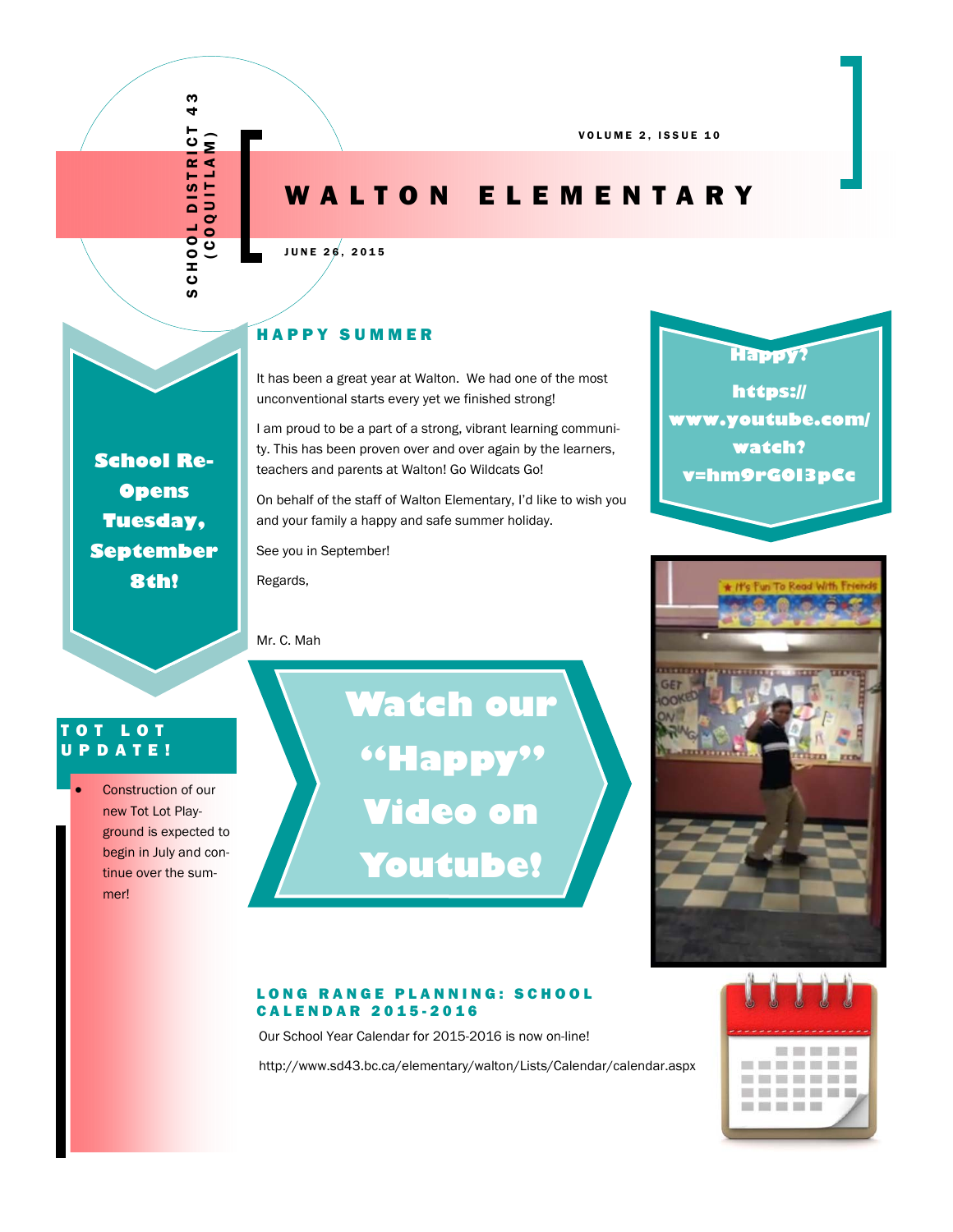# YEAR END AT

# **Walton**

#### Jump Rope for Heart

Walton Elementary raised \$5929.45 for Jump Rope for Heart. This surpassed our original goal of raising \$5000! Well done Walton. We incorporated our skipping with our Big Top Sports Day on June 5th.

#### Partners in Education Luncheon

The Walton PAC and Staff co–hosted a luncheon. Many of our talented young musicians performed for us!

Parents are an integral part of our education system and we wanted to acknowledge all of their work. Partners in Education include all parents! Thanks to the Walton staff and PAC for organizing this event.



#### Technology at Walton

Thank you to the Walton PAC for supporting technology at our school. The PAC recently approved the purchase of three document cameras and projectors along with one more SmartBoard! Thank you very much PAC!



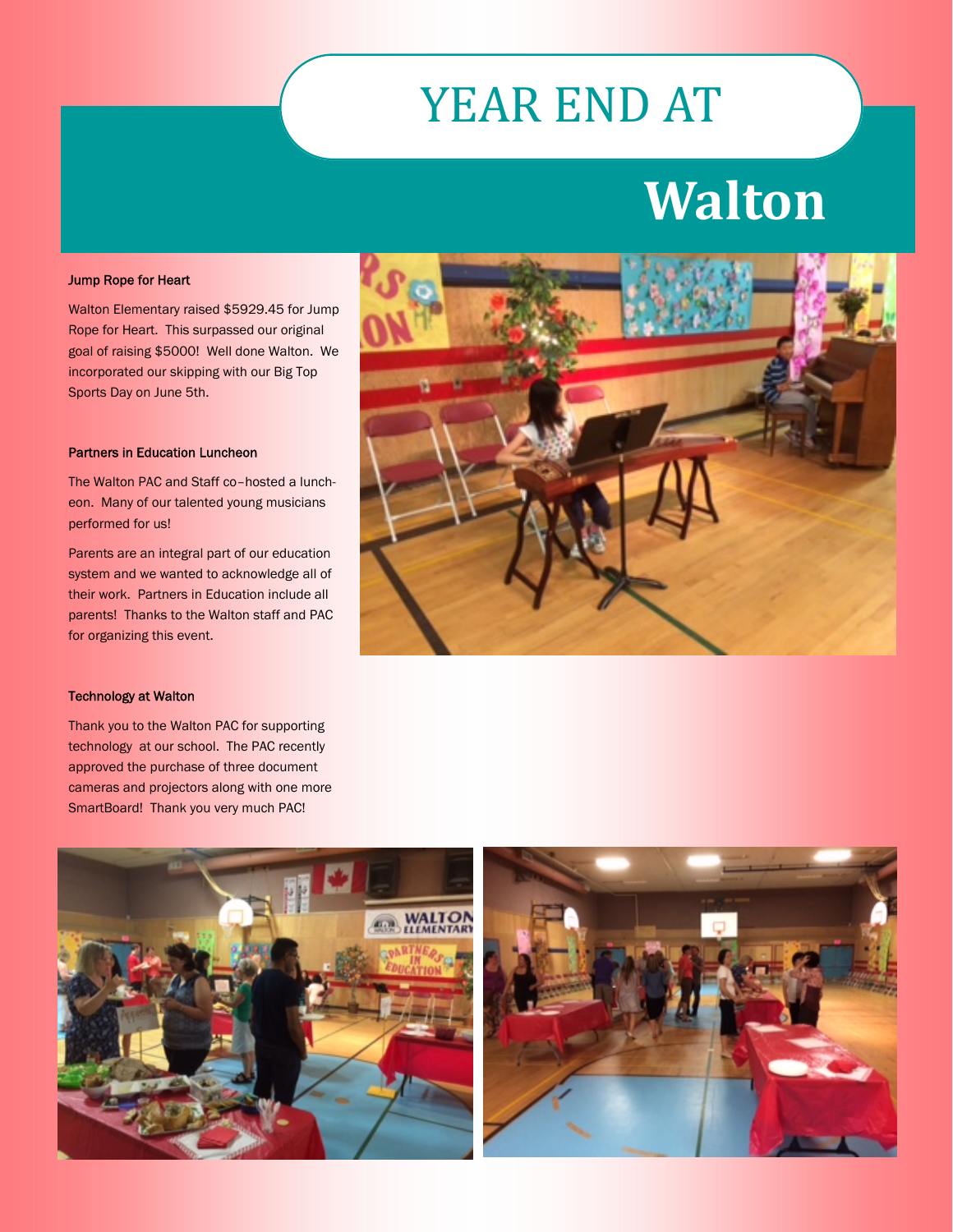



# **Farewell Assemblies!**

Walton featured two Farewell Assemblies, one honoring our Grade 5s and another honoring our departing staff members. Thanks to Mr. Woods for speaking on behalf of parents at our Grade 5 Farewell Assembly. Thanks to Mrs. Friend for speaking on behalf of teachers. Maia, Stuart, Dante and Lilian spoke on behalf of the students! Thank you!

Our Farewell Assembly celebrated our Junior Traffic Patrollers and Youth Leadership programs, both sponsored by Walton PAC.

We also acknowledged our departing staff, including saying our farewells to retirees Mrs. Rae and Mrs. Maki.



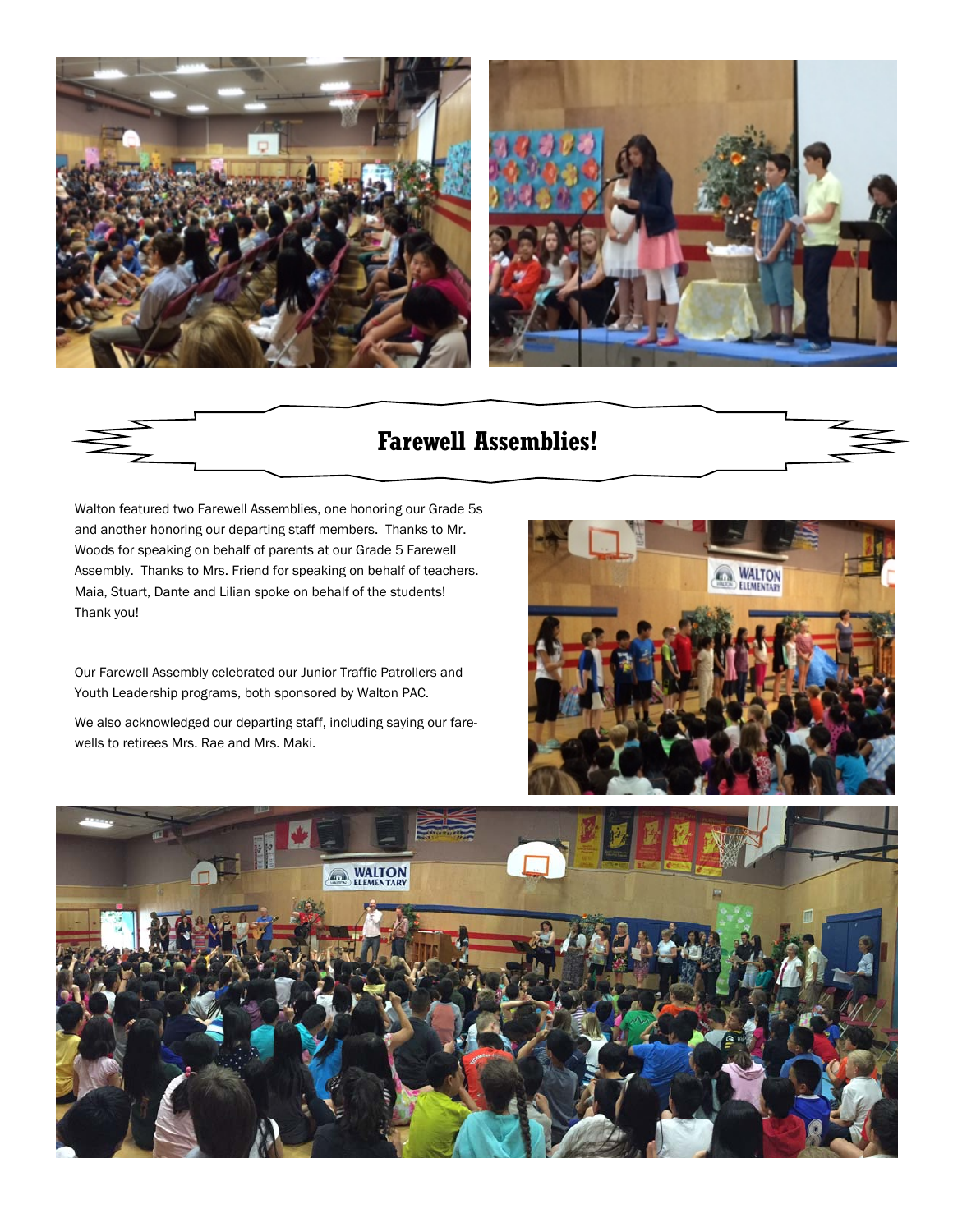

# **SCHOOL OPENING PROCEDURES**

# TUESDAY, SEPTEMBER 8

# **School begins 8:50 a.m. for students** *entering* **Grades 1-5.**

## **Dismissal at 9:20 a.m.**

## **New kindergarten students meet in the gym at 10:30am.**

Attendance on this day is very important as we confirm our enrolment numbers for the district. If your child will not be present on this day please call the school so that we include them in our class organization.

- All students *returning* to Walton Elementary should report to *last year's* classes. Please line up at your usual door.
- **Newly** registered students in Grades 1-5 will report to the Library.

*New kindergarten* families will sign up for their "Welcoming Conversation" in the gymnasium at 10:30am.

 Wednesday, September 9, will be a full day of classes for Grades 1-5 (8:50 a.m. – 2:45 p.m.) Students will again return to their former classrooms.

 Your child will need a recess snack and lunch. Students need also need to bring a pencil box of colouring supplies and running shoes for Wednesday.

Haven't purchased school supplies yet? You can find the list on our school website: http://www.sd43.bc.ca/walton

*The Walton PAC will host a coffee reception for parents in the morning while your children are in class. Come join us and reconnect!* 

## **604-941-1962**

**Email: walton@sd43.bc.ca**

**Twitter: @waltonSD43**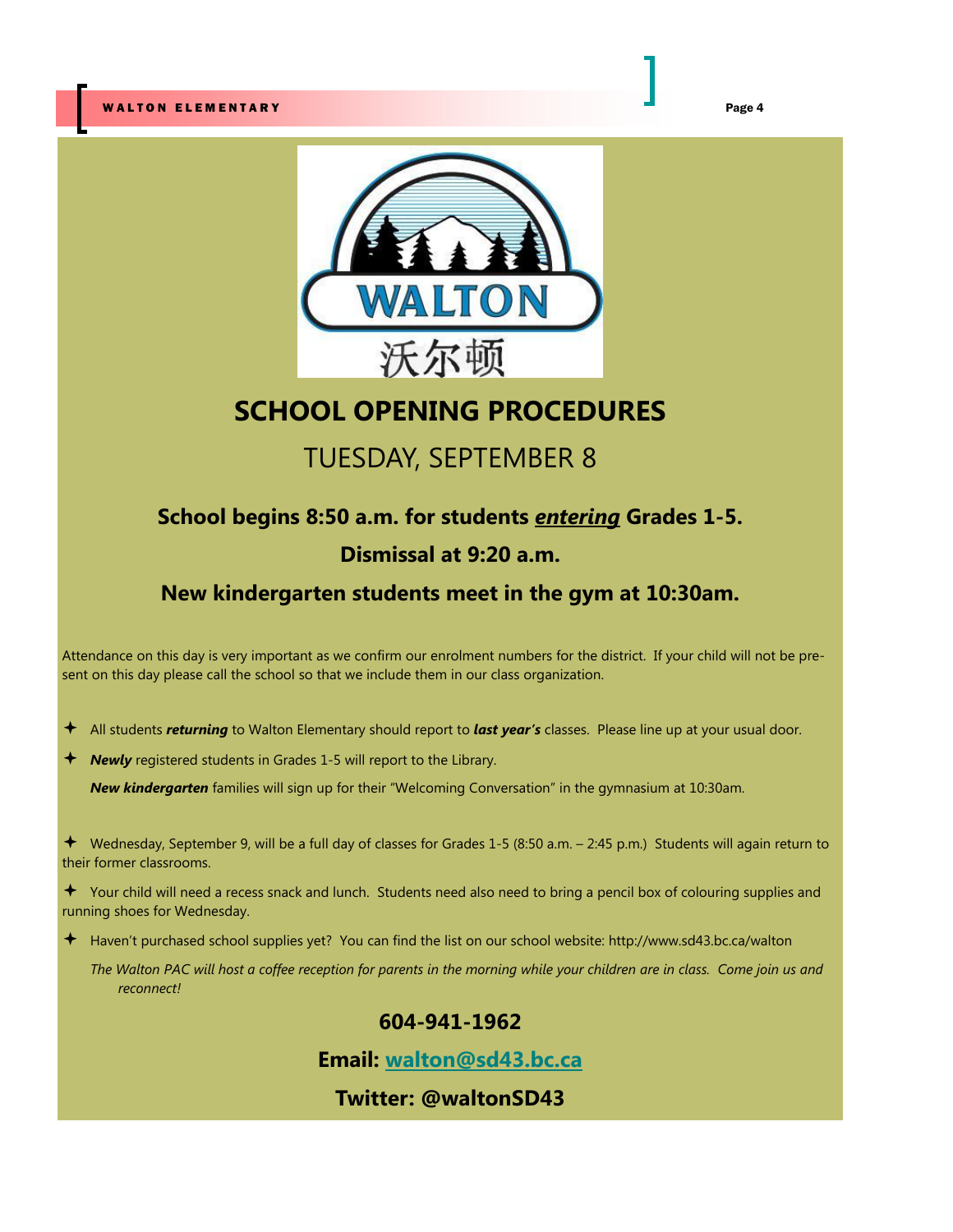# School District No. 43 (Coquitlam)

# School Calendar 2015-2016

| <b>DESIGNATION</b>                                         |                    |
|------------------------------------------------------------|--------------------|
| Schools open                                               | Tuesday, Sept. 8   |
| Pro D Day                                                  | Friday, Sept. 25   |
| Thanksgiving Day                                           | Monday, Oct. 12    |
| Pro D Day                                                  | Friday, Oct. 23    |
| Remembrance Day                                            | Wednesday, Nov. 11 |
| <b>School Not in Session</b>                               | Friday, Nov. 20    |
| Schools close for Winter vacation (last day in<br>session) | Friday, Dec. 18    |
| Winter vacation period                                     | Dec. 21 - Jan. 1   |
| Schools reopen after Winter vacation                       | Monday, Jan. 4     |
| <b>BC Family Day</b>                                       | Monday, Feb. 8     |
| Pro D Day                                                  | Friday, Feb. 19    |
| Schools close for Spring vacation (last day in<br>session) | Friday, Mar. 11    |
| Spring vacation period                                     | Mar. $14 - 24$     |
| Good Friday                                                | Friday, Mar. 25    |
| <b>Easter Monday</b>                                       | Monday, Mar. 28    |
| Schools reopen after Spring vacation                       | Tuesday, Mar. 29   |
| Pro D Day                                                  | Friday, Apr. 15    |
| Victoria Day                                               | Monday, May 23     |
| Last day of school for all students                        | Wednesday, June 29 |
| <b>Administrative Day</b>                                  | Thursday, June 30  |

# Two School Based Professional Days

Professional Day, Friday, January 29

Professional Day, Monday, June 13



A complete calendar featuring report dates, early dismissals can be found on our school website.